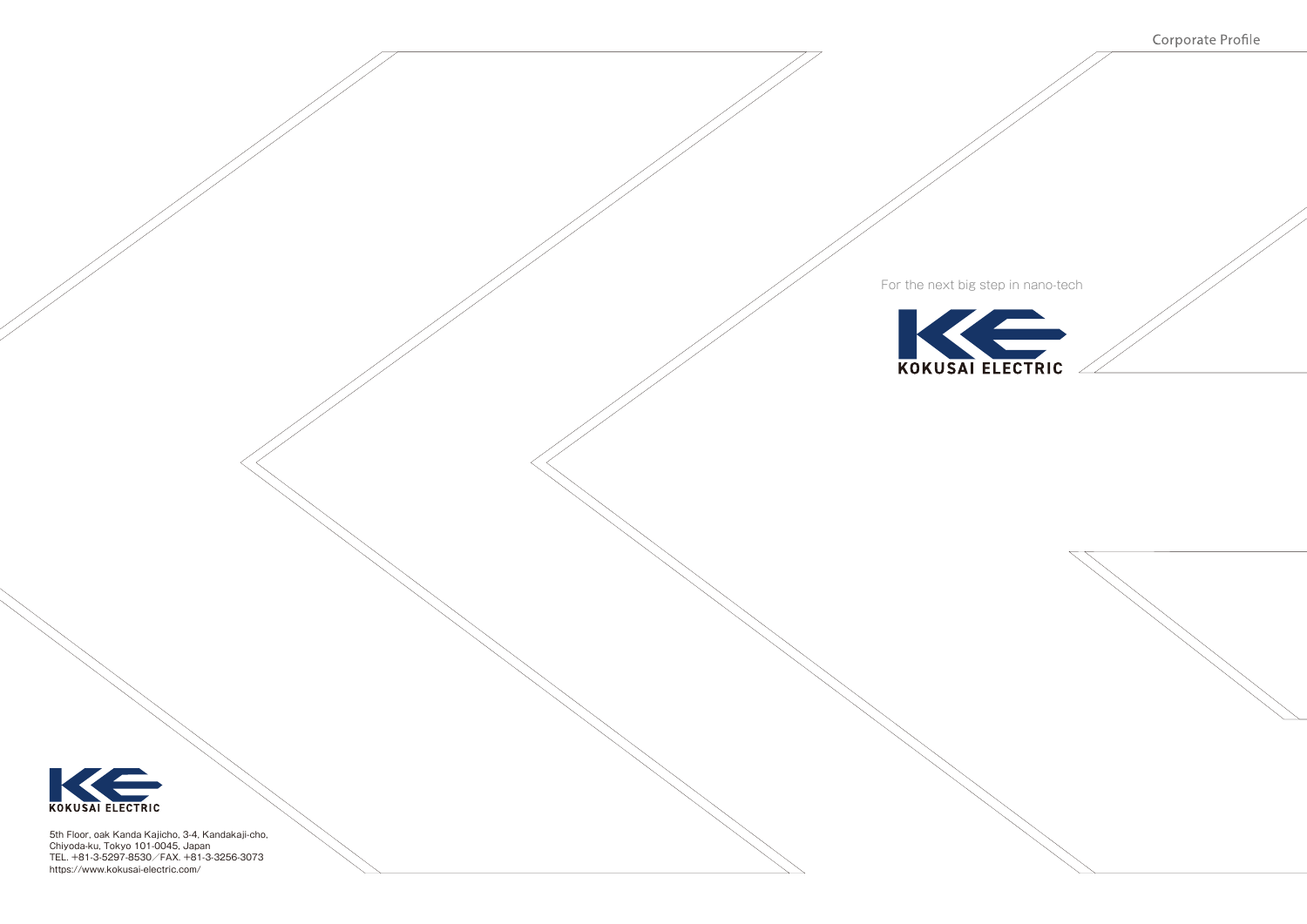KOKUSAI ELECTRIC CORPORATION has made its fresh start as a pure play manufacturer of semiconductor manufacturing systems on June 1, 2018 under the capital of Kohlberg Kravis Roberts group after splitting from Hitachi Kokusai Electric Inc.

The market conditions of semiconductor are facing a major turning point as the entire semiconductor industry is experiencing a rapid demand increase by expansion of the memory market associated with a penetration of Internet of Things (IoT) to the society, growing demands of data centers and diversification of electric devices, as well as activation of the device market by artificial intelligence (AI), automated driving and currency mining, etc. The semiconductor equipment industry is also growing to the next phase along with these changes.

KOKUSAI ELECTRIC Group creates values through dialog and technologies with the aim of building a sustainable society that is safe, comfortable and energetic.

> As we start the new company, our mission is to accommodate customers' needs in the changing market with the leading-edge technology based on our accumulated deposition technologies and become an industry leader. We, as an innovative corporation with the customers' perspective, are determined to move fast to provide high quality products and services, and make contribution to highly developed social infrastructures with our technology.

As always, I look forward to your continued support.

Representative Director, President and Chief Executive Officer



## *Fumiyuki Kanai*

| November | 1949 | Kokusai Electric Co., Ltd. was established                                                                                                                                                         |  |
|----------|------|----------------------------------------------------------------------------------------------------------------------------------------------------------------------------------------------------|--|
| October  | 2000 | Merged with Hitachi Denshi, Ltd. and Yagi Antenna Co., Ltd., and the company name was changed to<br>Hitachi Kokusai Electric Inc.                                                                  |  |
| March    | 2009 | Hitachi Kokusai Electric Inc. became a consolidated subsidiary of Hitachi, Ltd. by way of a tender offer                                                                                           |  |
| December | 2017 | HKE Holdings Co., Ltd. acquired 26% of the shares of Hitachi Kokusai Electric Inc. by way of a public<br>tender                                                                                    |  |
| May      | 2018 | Hitachi Kokusai Electric Inc. became a wholly-owned subsidiary of HKE Holdings Co., Ltd.                                                                                                           |  |
| June     | 2018 | HKE Holdings Co., Ltd. took over the thin-film process solutions business of Hitachi Kokusai Electric<br>Inc. by way of absorption-type company split, and the company name was changed to KOKUSAI |  |

ELECTRIC CORPORATION

ELECTRIC CORPORATION 3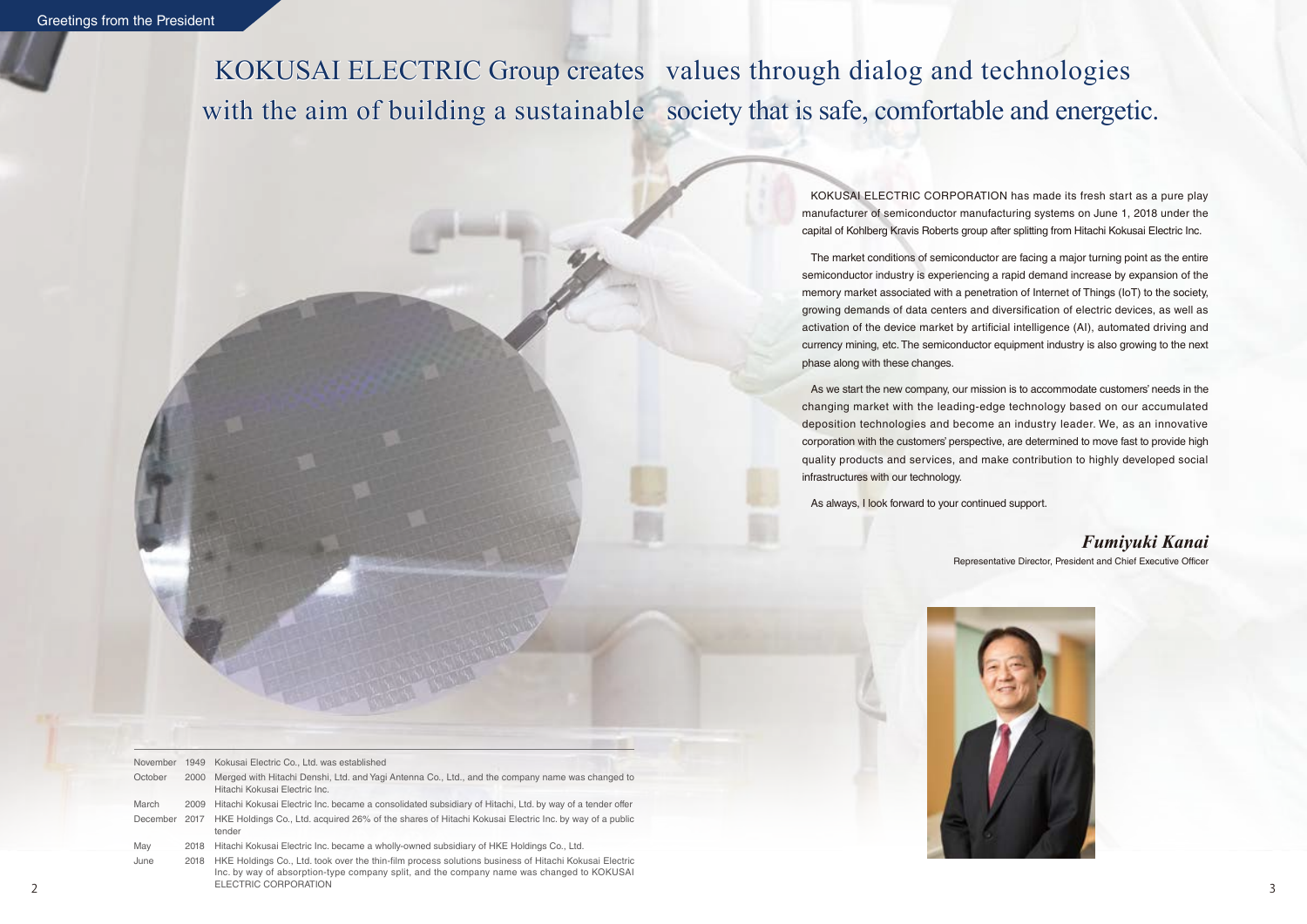The type and number of required parts varies based on equipment model and specifications. At an automated warehouse we store over 15,000 parts obtained from various local business partners.

#### **Manufacture**

The most important phase of making semiconductors is the thin film and thermal process. At KOKUSAI ELECTRIC we produce semiconductor manufacturing equipment that leverages world-class thin film technology such as 10nm microfabrication technology close to the physical limit, delivering to the world's top manufacturers. We enable the increasing high functionality and high performance of semiconductors.





In addition to our underlying technologies, we jointly develop next-generation high-performance semiconductor technologies with research institutions, and develop the coating technology and manufacturing technology to create them.

# Using world-class thin film technology to produce high -quality semiconductor manufacturing equipment

In Class 5000 Cleanrooms, we manufacture a wide range of products. We have adopted the Cell Station Production System for unit assembly to improve work efficiency, safety and productivity, and to further optimize the production scheme.

## **Shipment**

#### Research and development

KOKUSAI ELECTRIC is proud to introduce a novel, next generation deposition technique, Balance Controlled Deposition (BCD®).  $\overline{\text{The BCD}^{\textcirc}}$  technique provides lower temperature  $\overline{\text{RCD}^{\textcirc}}$ 

We implement advanced technologies such as 3DCAD-based design and fluid simulations. We make the best possible use of our underlying technologies to design equipment tailored to customer needs.

### **Procurement**

\*BCD is a registered trademark of KOKUSAI ELECTRIC CORPORATION in Jap

### Design

We conduct strict product inspections and delivery inspections at every phase. Completed equipment is shipped around the world using environmentally-friendly shipping.





We visit customer's fabs, and handle everything from equipment installation to assembly, wiring, commissioning, and process launch tasks according to customer deadlines. Roughly 90% of our customers are located abroad, mainly in Asia, so many of our employees are active internationally.

aling Systen

### Installation and setup



## **Advanced Thermal Process Technology**

and tighter process control for advanced small geometry devices while maintaining very high productivity, which can benefit a wide range of users and process applications.

\*TSURUGI-C2 and AdvancedAce are registered trademarks of KOKUSAI ELECTRIC CORPORATION. \*MARORA and TANDUO are registered trademarks of KOKUSAI ELECTRIC CORPORATION. 4 5

asma Nitridation / Oxidation System

#### Excellent Step Coverage





**AdvancedAce®-300 VERTRON** High Productivity Batch Thermal Process System

Batch Thermal Process System for 200mm Wafers

**Batch Processing System Single Wafer Processing System** 





**MARORA®**

**TANDUO®**



**Lambda300** Single Wafer Ashing System